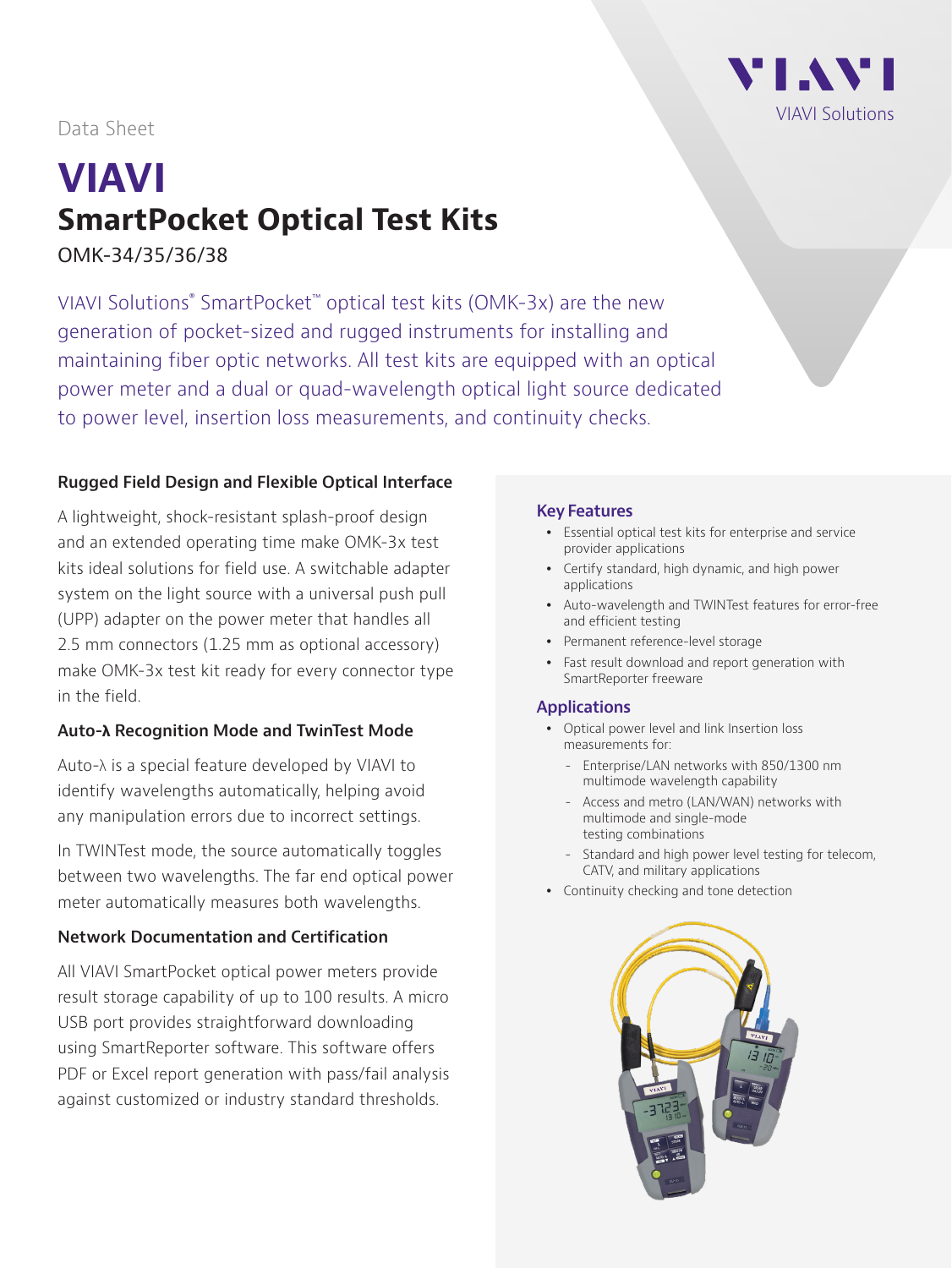# **The Right Kit for Every Application**

| <b>Instruments</b>          |        |              |                    |                             | <b>Applications</b> |                 |                                  |                             |                       |
|-----------------------------|--------|--------------|--------------------|-----------------------------|---------------------|-----------------|----------------------------------|-----------------------------|-----------------------|
|                             |        | Light Source | <b>Power Meter</b> | Wavelength                  | $MM^{\star}$        | SM <sup>*</sup> | Access/<br><b>FTTx</b>           | Metro/<br>Core              | LAN/WAN<br>Enterprise |
| Enterprise                  | OMK-34 | $OLS-34$     | $OLP-34$           | 850/1300 nm                 | $\checkmark$        |                 |                                  |                             |                       |
|                             | OMK-36 | $OLS-36$     | OLP-35             | 850/1300 nm<br>1310/1550 nm |                     | ✓               | $\checkmark$                     | $\checkmark$                | ✓                     |
| Service<br><b>Providers</b> | OMK-35 | $OLS-35$     | OLP-35             | 1310/1550 nm                |                     | $\checkmark$    | $\checkmark$                     | $\checkmark$                |                       |
|                             | OMK-38 | $OLS-35$     | OLP-38             | 1310/1550 nm                |                     | $\checkmark$    | $\checkmark$<br>Video<br>overlay | $\checkmark$<br><b>CATV</b> |                       |

\* MM = multimode

SM = single-mode



OMK-3x kit with light source, power meter, power supply, and USB cable.

VIAVI OMK-3x optical test kits provide essential tools for power and insertion loss measurement and are ideal for a wide range of installation and maintenance applications.

## **OMK-34**

The OMK-34 is a dual-wavelength multimode optical test kit with a single-port LED source and a power meter with a universal push/pull adapter (UPP) interface for power level and loss measurement in LAN and enterprise environments.

# **OMK-35**

The VIAVI OMK-35 is a dual-wavelength single-mode optical test kit with a single-port laser source and a power meter with a UPP interface for power level and loss test measurement in access, metro, and core networks.

## **OMK-36**

The VIAVI OMK-36 is an all purpose quad-wavelength optical test kit with a dual-port multimode/singlemode light source and a power meter with a UPP interface for all single-mode and multimode power and loss measurements.

## **OMK-38**

The VIAVI OMK-38 is a dual-wavelength single-mode optical test kit with a single-port laser source and a power meter with a UPP interface for high power level and loss measurement in high-power networks and amplified network applications.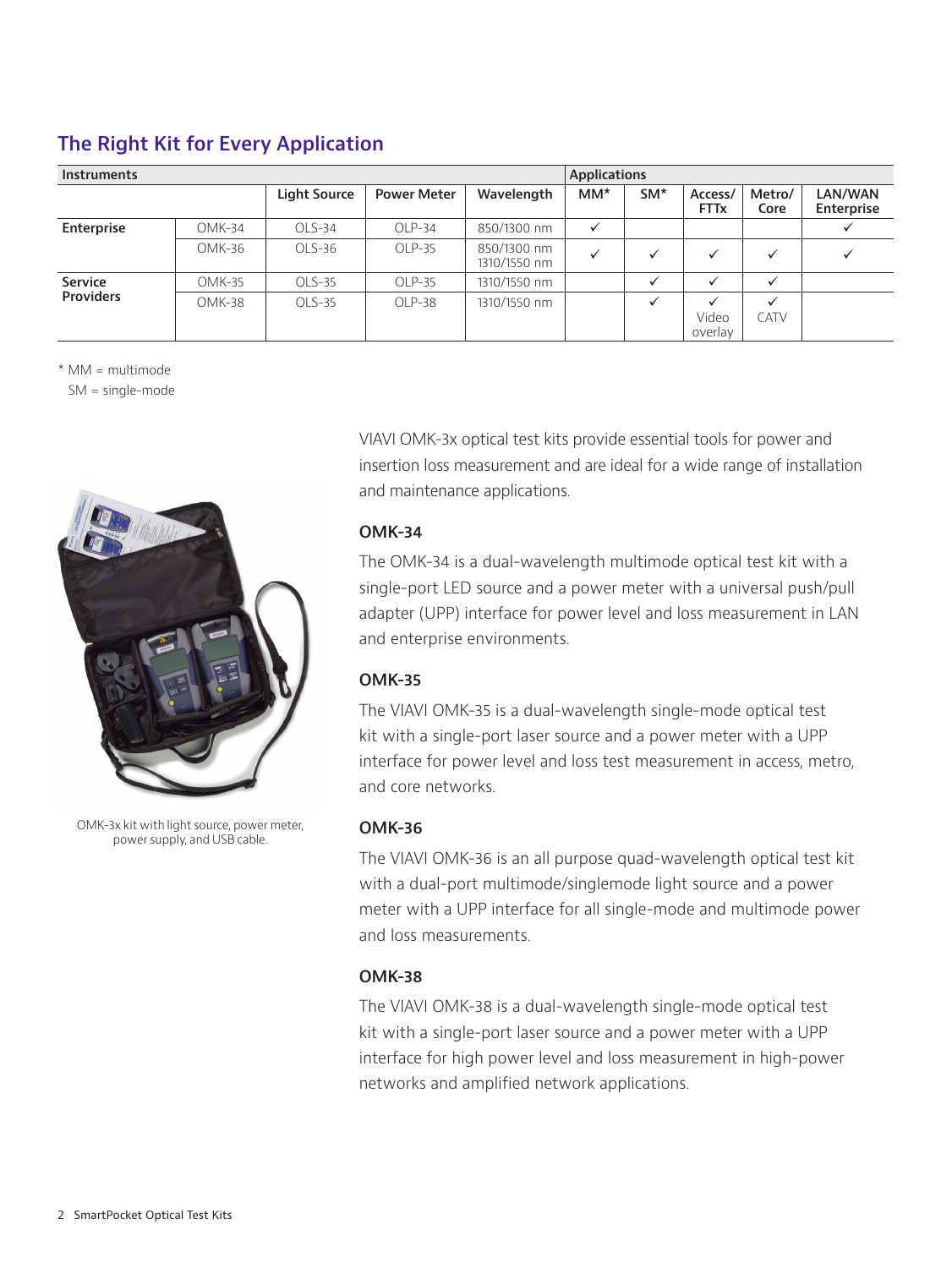# **Technical Specifications**

|                                             |         | <b>OMK-34</b><br><b>Enterprise Kit</b>                             | <b>OMK-36</b><br><b>Enterprise Quad Kit</b> | <b>OMK-35</b><br><b>Service Provider Kit</b> | <b>OMK-38</b><br><b>Service Provider Hi-</b><br><b>Power Kit</b> |  |  |  |
|---------------------------------------------|---------|--------------------------------------------------------------------|---------------------------------------------|----------------------------------------------|------------------------------------------------------------------|--|--|--|
| <b>Light Source</b>                         |         | <b>OLS-34</b>                                                      | OLS-36                                      | <b>OLS-35</b>                                | <b>OLS-35</b>                                                    |  |  |  |
| Fiber type                                  |         | MM (50/125 µm)                                                     | MM (50/125 µm)/SM                           | <b>SM</b>                                    | <b>SM</b>                                                        |  |  |  |
| Output power                                |         | $-22$ dBm                                                          | $-22$ dBm/ $-7$ dBm                         | $-7$ dBm                                     | $-7$ dBm                                                         |  |  |  |
| Wavelength uncertainty                      |         | $±$ 20 nm                                                          |                                             |                                              |                                                                  |  |  |  |
| Connector type                              |         | Switchable adapters                                                |                                             |                                              |                                                                  |  |  |  |
| <b>Power Meter</b>                          |         | <b>OLP-34</b>                                                      | <b>OLP-35</b>                               | <b>OLP-35</b>                                | <b>OLP-38</b>                                                    |  |  |  |
| Power range                                 |         | $-60$ to $+5$ dBm                                                  | $-65$ to $+10$ dBm                          | $-65$ to $+10$ dBm                           | $-50$ to $+26$ dBm                                               |  |  |  |
| Max. input power                            |         | $+13$ dBm                                                          | $+16$ dBm                                   | $+16$ dBm                                    | $+27$ dBm                                                        |  |  |  |
| Connector type                              |         | Universal push pull (UPP), interface 2.5 mm (1.25 mm as accessory) |                                             |                                              |                                                                  |  |  |  |
| Data storage                                |         | 100 results                                                        |                                             |                                              |                                                                  |  |  |  |
| <b>General Loss Test Set Specifications</b> |         |                                                                    |                                             |                                              |                                                                  |  |  |  |
| Wavelength                                  | 850 nm  | X                                                                  | $\times$                                    |                                              |                                                                  |  |  |  |
|                                             | 1300 nm | X                                                                  | X                                           |                                              |                                                                  |  |  |  |
|                                             | 1310 nm |                                                                    | X                                           | X                                            | X                                                                |  |  |  |
|                                             | 1550 nm |                                                                    | $\times$                                    | $\times$                                     | X                                                                |  |  |  |
| Loss dynamic range                          |         | 40dB                                                               | 40/58 dB                                    | 58 dB                                        | 43 dB                                                            |  |  |  |
| <b>General Specifications</b>               |         |                                                                    |                                             |                                              |                                                                  |  |  |  |
| Dimension ( $w \times h \times d$ )         |         | 280 x 215 x 50 mm (11 x 8.5 x 2 in)                                |                                             |                                              |                                                                  |  |  |  |
| Weight                                      |         | 0.6 kg (1.32 lb)                                                   |                                             |                                              |                                                                  |  |  |  |

All OMK-3x kits include:

• A power meter with USB port (download capability and AC powering)

• A light source with switchable adapter (SC/PC mounted and FC/PC as a spare part)